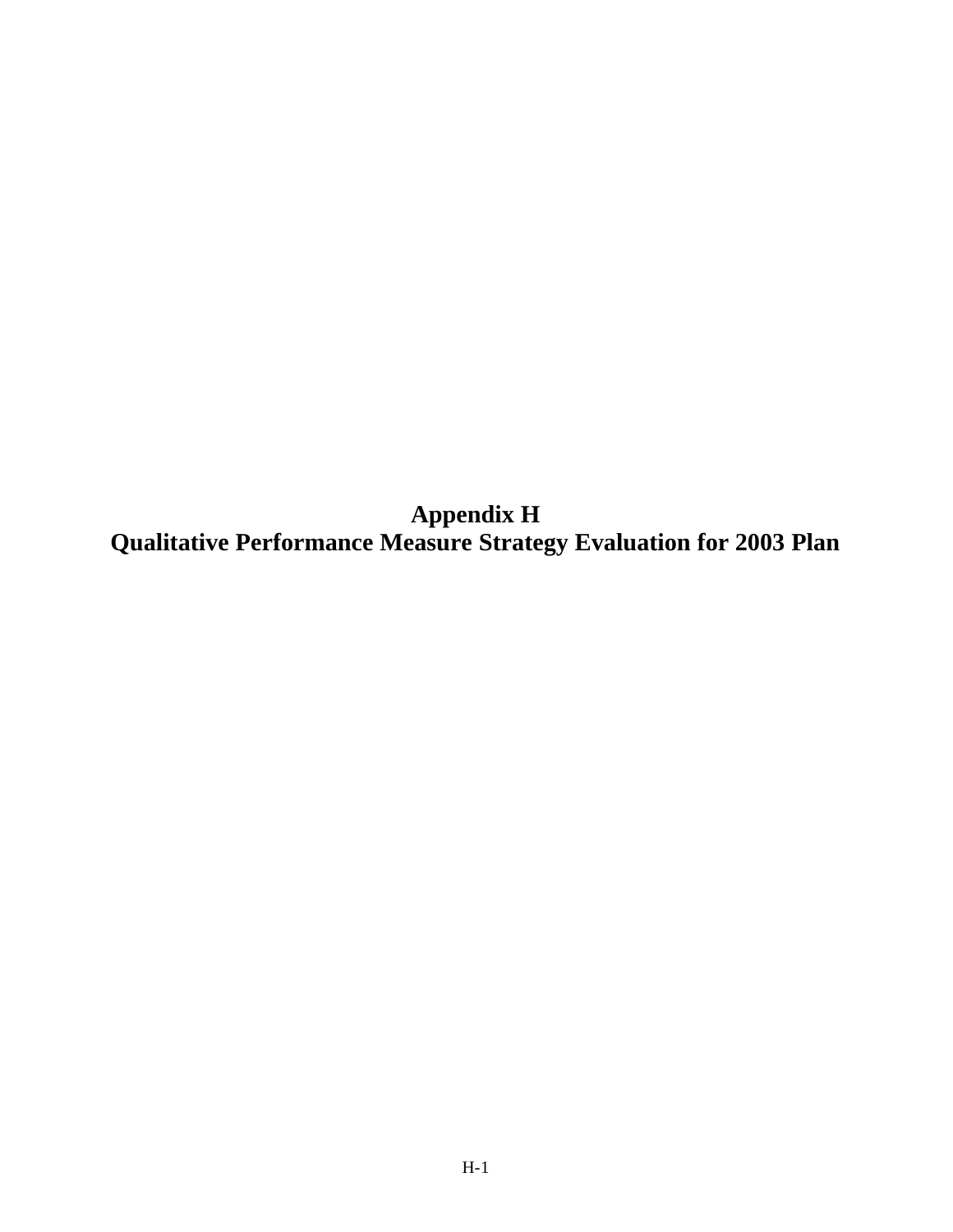The Planning Committee used a qualitative performance measure evaluation of each of the strategies tested in the alternatives analyses for the 2003 Plan. The evaluation was one of the screening tools used in the development of the strategies that were included in the final Best-of Theme analysis. The Best-of Theme served as a primary component in the development of the *Destination Tomorrow* Implementation Plan.

The following factors were included in the consideration of the qualitative performance measure evaluation.

- 1. The individual scores for each criterion and the total scores are more relevant for comparing projects *within the same theme rather than between themes.* The totals do not reflect that some criteria are potentially more important than others. For example, a total of 17 for two strategies/projects within the Arterial Theme more properly imply equal merit than does comparing a 17 total score for an Arterial strategy/project and a 17 total score for a Transit strategy/project.
- 2. Many of the Transit projects have higher total scores than many of the more highway-oriented projects. Several roadway projects have high positive scores and some negative scores for individual criteria, which may result in a lower total but may not reflect a project's overall merit.
- 3. Individual as well as total scores were considered in the evaluation.
- 4. The evaluation does not consider other important factors such as cost-effectiveness and the importance or priority of the problem that the strategy aims to solve or improve.
- 5. The evaluation involved a both subjectivity and objectivity.
- 6. Many strategies have complex benefits and/or impacts. For instance the Gorham Bypass strongly benefits Gorham Village but may have negative impacts on surrounding neighborhoods or developments and have broader regional land use impacts. The scoring tries to reflect this balancing act within criteria and between the criteria.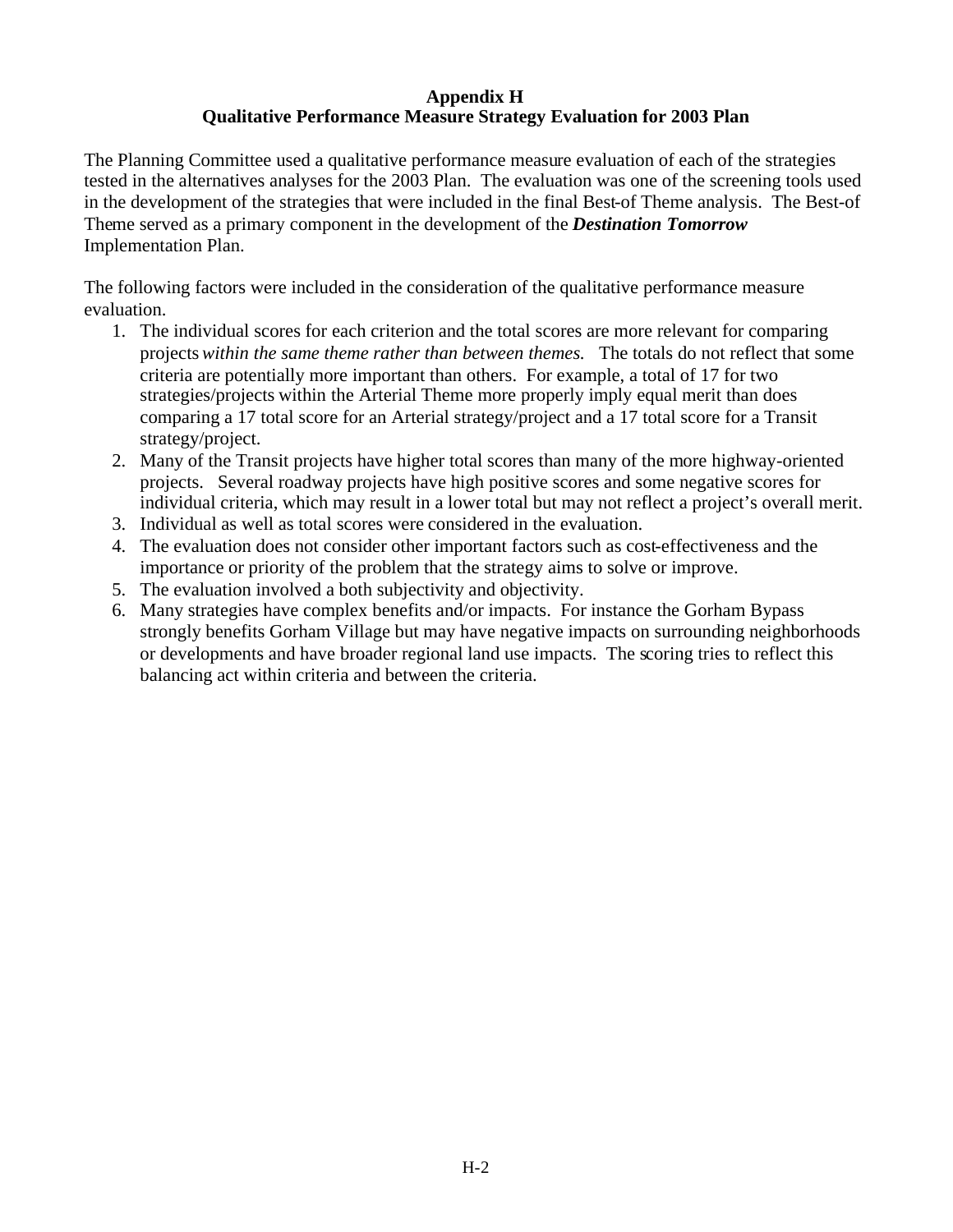|                                                                                                         | Goal Category Economic Development                      |                                                                                                                   |                                            |                               |                                               | Mobility, Connectivity, Accossibility<br>& Safety |                                                                   |                                               | Conservation<br>Energy     |                                         |                                                           | Land Use                                             |                                                       |                                                     | Environmental<br>Ounlity   |            |                                                                                                    |                                                                                                                                                                                                                            |
|---------------------------------------------------------------------------------------------------------|---------------------------------------------------------|-------------------------------------------------------------------------------------------------------------------|--------------------------------------------|-------------------------------|-----------------------------------------------|---------------------------------------------------|-------------------------------------------------------------------|-----------------------------------------------|----------------------------|-----------------------------------------|-----------------------------------------------------------|------------------------------------------------------|-------------------------------------------------------|-----------------------------------------------------|----------------------------|------------|----------------------------------------------------------------------------------------------------|----------------------------------------------------------------------------------------------------------------------------------------------------------------------------------------------------------------------------|
| Rating of Achievement of Objectives: from a range<br>of-5 to $+5$                                       | anoquaraT ahiyo:1                                       | Corrédor Accessibility to<br>ləvayT əvənqmi\nistnis.M<br>Centers<br>Alternatives to Econ.<br>icbolf bas againis.1 | γsbore Congestion & Delay<br>Ecen. Centers | lo vishe8 sveyqmI             | Improve Truck Circulation<br>enself duoqumerT | Connectivity between<br><b>IsneigeA</b> shiver¶   | Choice/Alternatives<br>modalvoqenerT esonsnin3<br>asboM ranqzmarT | esbol/i tizmerT<br>Promote Pedestrian, Bile & | sqirT VOR souba <i>l</i> i | <b>uogdunsuo</b> g<br>vgrand eximinibil | noigaR<br>sdt nidtiw tesmqolsvs@<br>Discourages Dispersor | Соднинный<br>niitliw tasmqolsvsG<br>Promotes Compact | shoodtoddsiah toator5<br>tell saigstard? nonetopenerT | itavironmental Impact<br><b>Insteroit suiminité</b> | anoisaintii alaidaV souba@ | lsto'l     | Direct/Indirect Transportation Effects<br>(changes in volumes, etc)                                | Notes/Comments                                                                                                                                                                                                             |
| ID Interstate Theme                                                                                     |                                                         |                                                                                                                   |                                            |                               |                                               |                                                   |                                                                   |                                               |                            |                                         |                                                           |                                                      |                                                       |                                                     |                            |            |                                                                                                    |                                                                                                                                                                                                                            |
| Modeling Increment #1                                                                                   |                                                         |                                                                                                                   |                                            |                               |                                               |                                                   |                                                                   |                                               |                            |                                         |                                                           |                                                      |                                                       |                                                     |                            |            |                                                                                                    |                                                                                                                                                                                                                            |
| Increase the travel speed between Exits 6A and 9, and<br>on the Falmouth Spur.                          |                                                         | Ó                                                                                                                 | $\overline{\phantom{0}}$                   | O<br>$\overline{\phantom{a}}$ | $\overline{\phantom{0}}$                      |                                                   | 0                                                                 | 0                                             | π                          | 7                                       | 7                                                         | 0                                                    | ۰                                                     | m                                                   | 7                          | 3          |                                                                                                    |                                                                                                                                                                                                                            |
| Reconfigure the I-95/I-295/Falmouth Spur interchange in<br>order to encourage use of the Falmouth Spur. |                                                         |                                                                                                                   | c                                          | ÷<br>−                        | S                                             | m                                                 | $\circ$                                                           | ۰                                             | T                          | 7                                       | 0                                                         | ٥                                                    | $\overline{\phantom{a}}$                              | π                                                   | $\overline{\phantom{a}}$   |            |                                                                                                    |                                                                                                                                                                                                                            |
| Build auxiliary lanes on I-295 between Exits 3 and 4.                                                   |                                                         |                                                                                                                   | $\overline{\phantom{0}}$                   | m<br>c                        |                                               | 0                                                 | ¢                                                                 | ¢                                             | 0                          | ⇨                                       | 0                                                         | 0                                                    | ۰                                                     | 7                                                   |                            | ۰          |                                                                                                    |                                                                                                                                                                                                                            |
| Build an auxiliary northbound lane between the Forest<br>Ave and Franklin St exits.                     |                                                         |                                                                                                                   |                                            | E<br>m                        |                                               | 0                                                 | 0                                                                 | 0                                             | 0                          | 0                                       | 0                                                         | 0                                                    | 0                                                     | 7                                                   | $\overline{\phantom{0}}$   | o,         |                                                                                                    |                                                                                                                                                                                                                            |
| Implementation of the regional toll system.                                                             |                                                         | $\circ$                                                                                                           | $\overline{\phantom{a}}$                   | $\overline{\phantom{0}}$<br>E |                                               | m                                                 | 0                                                                 | ٥                                             | φ                          | π                                       | ᅲ                                                         | 0                                                    |                                                       | E                                                   | $\overline{\phantom{0}}$   | r          | Draws significant additional traffic to<br>Turnpike, potential for diversion in<br>Scarborough     | Other toll plaza configurations and locations are<br>potential for diversion south of new Plaza). **<br>communities other than Searborough (due to<br>May 'Protect neighborhoods in Turnpile<br>still being considered. ** |
| The "regional ring road" concept.                                                                       |                                                         |                                                                                                                   | 3                                          | m                             |                                               | m                                                 | π                                                                 | 7                                             | η                          | 7                                       | 7                                                         | 0                                                    |                                                       | 3                                                   |                            | $\approx$  |                                                                                                    |                                                                                                                                                                                                                            |
| 1-295.                                                                                                  | Reconfigure Exit 4 @ Lincoln Street/Veteran's Bridge of |                                                                                                                   | $\overline{\phantom{0}}$                   | 0                             | c                                             |                                                   | 0                                                                 | 0                                             | 0                          | $\overline{\phantom{a}}$                | 0                                                         | 0                                                    |                                                       | 7                                                   | 0                          | $^{\circ}$ |                                                                                                    |                                                                                                                                                                                                                            |
| The I-295 ramp deletion/ addition at Exit 3/Westbrook<br>Street.                                        |                                                         | 0                                                                                                                 | -                                          |                               |                                               | $\overline{\phantom{0}}$                          | 0                                                                 | 0                                             | 0                          | -                                       | ۰                                                         | 0                                                    | 0                                                     | 7                                                   | 0                          | s          |                                                                                                    |                                                                                                                                                                                                                            |
| The creation of a new Falmouth Spur interchange at<br>13 Route 26/100.                                  |                                                         |                                                                                                                   | $\overline{\phantom{a}}$                   |                               |                                               |                                                   | 0                                                                 | $\Rightarrow$                                 | 7                          | 7                                       | T                                                         | 0                                                    | c                                                     | 7                                                   |                            | ۰          |                                                                                                    |                                                                                                                                                                                                                            |
| Modeling Increment #2                                                                                   |                                                         |                                                                                                                   |                                            |                               |                                               |                                                   |                                                                   |                                               |                            |                                         |                                                           |                                                      |                                                       |                                                     |                            |            |                                                                                                    |                                                                                                                                                                                                                            |
| increase speeds to 65.                                                                                  | Widen the turnpike between Exits 6A and 9 to six lanes; |                                                                                                                   | 44                                         | m<br>m                        | -                                             |                                                   | ٣                                                                 | 7                                             | 17                         | $\overline{\phantom{0}}$                | ى                                                         | ٥                                                    | ليفا                                                  | 7                                                   | 7                          | 寸          |                                                                                                    | Increases VMT but reduces congestion. Draws<br>traffic to Tumpike rather than on arterials                                                                                                                                 |
| Modeling Increment #3                                                                                   |                                                         |                                                                                                                   |                                            |                               |                                               |                                                   |                                                                   |                                               |                            |                                         |                                                           |                                                      |                                                       |                                                     |                            |            |                                                                                                    |                                                                                                                                                                                                                            |
| Limited access road to Gorham from Turnpike Exit 7.                                                     |                                                         | ç                                                                                                                 | s                                          | 5<br>s                        | S                                             | S                                                 | 7                                                                 | π                                             | ņ                          | 7                                       | ç٠                                                        | 7                                                    | s                                                     | ت                                                   | π                          | ٥          | VillageRt 25, -30%; Overlap, -35%<br>New facility carries 2000-4000<br>vehicles. Key Volumes: Goth | subarban neighbothoods. Likely to induce new<br>arger traffic reductions in Gotham Village a<br>strong positive, potential negative impacts on<br>tripmaking in corridor. Increases VMT but<br>reduces congestion          |
| Modeling hurement #4                                                                                    |                                                         |                                                                                                                   |                                            |                               |                                               |                                                   |                                                                   |                                               |                            |                                         |                                                           |                                                      |                                                       |                                                     |                            |            |                                                                                                    |                                                                                                                                                                                                                            |
| Limited access road to Buxton.                                                                          |                                                         | 3                                                                                                                 | 3                                          | ω<br>3                        |                                               | −                                                 | T                                                                 | 7                                             | 7                          | 7                                       | φ                                                         | 7                                                    | ÷                                                     | φ                                                   | 7                          | 7          | New facility carries 1600-2100<br>vehicles. Key Volumes: Rt 22<br>additional reductions            | Increases VMT but reduces congestion.                                                                                                                                                                                      |
|                                                                                                         |                                                         |                                                                                                                   |                                            |                               |                                               |                                                   |                                                                   |                                               |                            |                                         |                                                           |                                                      |                                                       |                                                     |                            |            |                                                                                                    |                                                                                                                                                                                                                            |

+5=strongly positive; +3=moderately positive; +1=slightly positive. 0=neglightle. -5=strongly negative; -3=moderately negative; -1=slightly negative; -<br>Wilbur Smith Associates

I of  $4$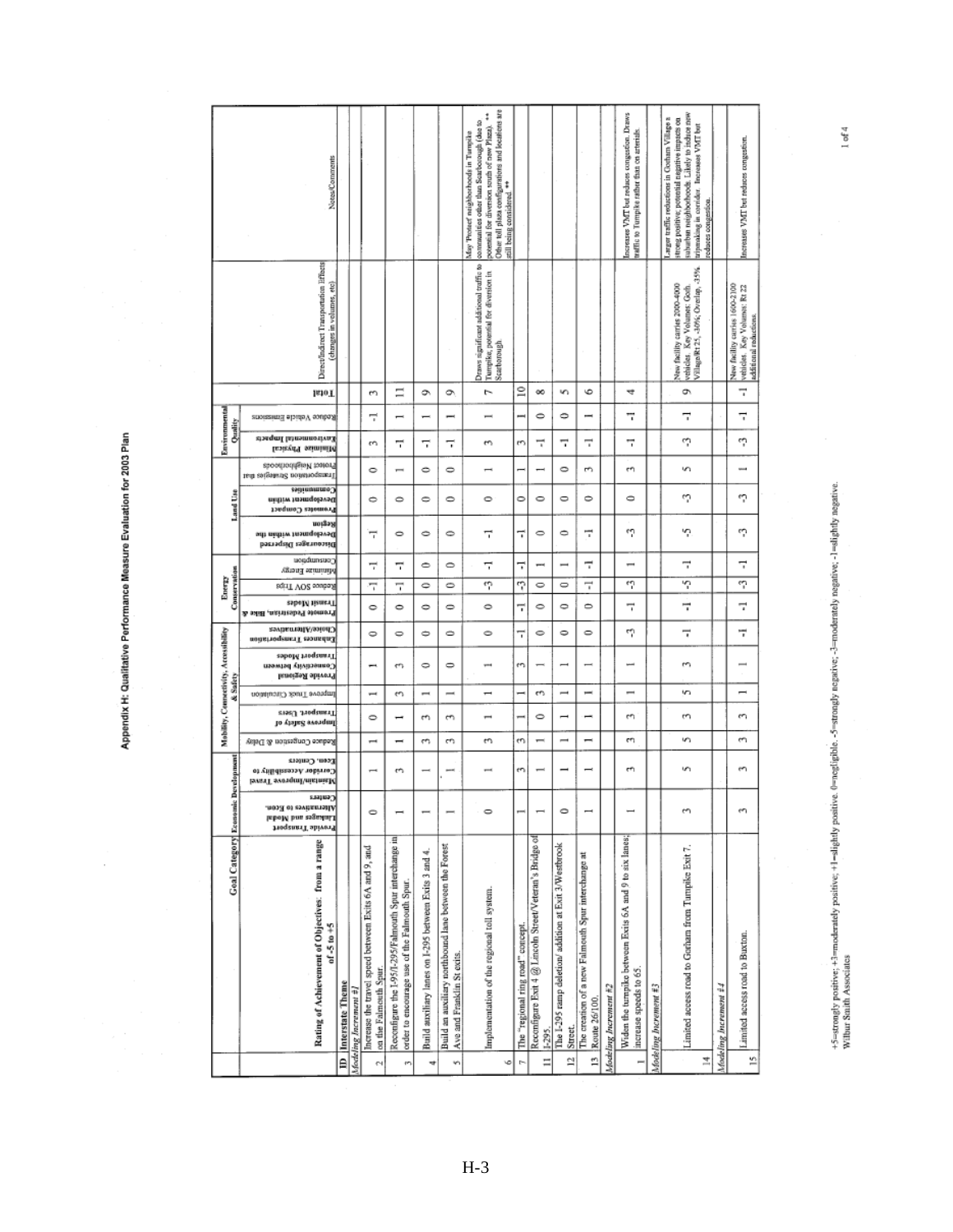|                                       | Notes/Comments                                                                         | Increases VMT but reduces congestion                                   |                                                              |                                                                |                                                     |                                 |                        |                    |                        |                       |                                                     |                                                                                                   |                                               |                                                                                       | ess room for cyclists on road                                                                                       | road<br>Les room for cyclists on     |                                        |                                                            |                       | Geeharn Village. Adde to higher VMT but lowers<br>Improved bicycle-pedestrian environment in<br>ĮН                                                                                                                                       |                                         | Adds to higher VMT but lowers VHT                                                                     |                                              |
|---------------------------------------|----------------------------------------------------------------------------------------|------------------------------------------------------------------------|--------------------------------------------------------------|----------------------------------------------------------------|-----------------------------------------------------|---------------------------------|------------------------|--------------------|------------------------|-----------------------|-----------------------------------------------------|---------------------------------------------------------------------------------------------------|-----------------------------------------------|---------------------------------------------------------------------------------------|---------------------------------------------------------------------------------------------------------------------|--------------------------------------|----------------------------------------|------------------------------------------------------------|-----------------------|------------------------------------------------------------------------------------------------------------------------------------------------------------------------------------------------------------------------------------------|-----------------------------------------|-------------------------------------------------------------------------------------------------------|----------------------------------------------|
|                                       | Direct/Indirect Transportation Effects<br>(changes in volumes, etc)                    |                                                                        |                                                              |                                                                |                                                     |                                 |                        |                    |                        |                       |                                                     |                                                                                                   |                                               |                                                                                       |                                                                                                                     |                                      |                                        |                                                            |                       | 8<br>.드<br>Smaller traffic reductions on Rt 25<br>positive; potential negative impacts<br>suburban neighborhoods. Likely to<br>induce new tripenshing in cocridor<br>Gotham Village than 13 strategy<br>(above); reductions in Village a |                                         |                                                                                                       |                                              |
|                                       | latoT                                                                                  | 7                                                                      |                                                              | ه                                                              | 4                                                   |                                 | 0                      | $\circ$            |                        |                       | c                                                   | ≘                                                                                                 |                                               | ۰                                                                                     | r                                                                                                                   | 41                                   | N                                      | ∞                                                          |                       | ۰                                                                                                                                                                                                                                        | Φ                                       | 4                                                                                                     | Φ                                            |
|                                       | <b>Rockey Velsicle Emissions</b>                                                       | 7                                                                      |                                                              | 7                                                              | 7                                                   |                                 |                        |                    |                        |                       | 0                                                   | $\overline{\phantom{a}}$                                                                          |                                               | $\overline{\phantom{0}}$                                                              | −                                                                                                                   |                                      |                                        |                                                            |                       | 7                                                                                                                                                                                                                                        | 7                                       | Υ                                                                                                     | C                                            |
| Environmental<br>Quality              | ziaquil Istuanuoriva'l<br>Insiered vanningel                                           | φ                                                                      |                                                              | 7                                                              | 7                                                   |                                 |                        |                    |                        |                       | Ŧ                                                   | ⇨                                                                                                 |                                               | っ                                                                                     | -                                                                                                                   |                                      | π                                      | 7                                                          |                       | ش                                                                                                                                                                                                                                        | ش                                       | ా                                                                                                     | ¢                                            |
|                                       | sboomoddgisM saatur a<br>Mitr asigoteri & noitetroqeneril                              | -                                                                      |                                                              | $\overline{\phantom{a}}$                                       |                                                     |                                 |                        |                    |                        |                       |                                                     |                                                                                                   |                                               | 7                                                                                     | 7                                                                                                                   | ۰                                    | η                                      | 0                                                          |                       | ĉ                                                                                                                                                                                                                                        | −                                       | $\overline{\phantom{0}}$                                                                              |                                              |
| š                                     | <b>Communities</b><br>nimiw tnsmqolavsU                                                | φ                                                                      |                                                              | 7                                                              | π                                                   |                                 |                        |                    |                        |                       | ⇨                                                   | 0                                                                                                 |                                               | ٥                                                                                     | ⇨                                                                                                                   | 0                                    | ٥                                      | 0                                                          |                       | ۰                                                                                                                                                                                                                                        | $\Rightarrow$                           | $\Rightarrow$                                                                                         |                                              |
| Land                                  | Premotes Compact<br><b>Reigen</b><br>Jbevelopment within the<br>hsenqaift togennossifl | っ                                                                      |                                                              | T                                                              | ఌ                                                   |                                 |                        |                    |                        |                       | 0                                                   | 7                                                                                                 |                                               | 7                                                                                     | 7                                                                                                                   | 7                                    | ¢                                      | 7                                                          |                       | ω,                                                                                                                                                                                                                                       | φ                                       | Φ                                                                                                     | c                                            |
|                                       | Consumption<br><b>Great Scinning</b>                                                   | 7                                                                      |                                                              | N                                                              | $\overline{\phantom{0}}$                            |                                 |                        |                    |                        |                       | 0                                                   | 7                                                                                                 |                                               | ۰                                                                                     | 0                                                                                                                   | 0                                    | 0                                      | 0                                                          |                       | T                                                                                                                                                                                                                                        | 7                                       | 7                                                                                                     | c                                            |
| Conservation<br>Energy                | aqisT VOS saubsAl                                                                      | r                                                                      |                                                              | ņ                                                              | ņ                                                   |                                 |                        |                    |                        |                       | Ο                                                   | 7                                                                                                 |                                               | 7                                                                                     | T                                                                                                                   | 7                                    | Ó                                      | 0                                                          |                       | φ                                                                                                                                                                                                                                        | η                                       | ٺ                                                                                                     | ¢                                            |
|                                       | səbəld fiansı'li<br>Promote Pedestrian, Bike &                                         | 7                                                                      |                                                              | T                                                              | 7                                                   |                                 |                        |                    |                        |                       | 0                                                   | 1                                                                                                 |                                               | 7                                                                                     | 7                                                                                                                   | 7                                    | 0                                      | $\overline{\phantom{a}}$                                   |                       | O                                                                                                                                                                                                                                        | ⊝                                       | 0                                                                                                     | c                                            |
|                                       | Choice/Alternatives<br>noitstroqenerT soonsdall                                        | φ                                                                      |                                                              | T                                                              | 7                                                   |                                 |                        |                    |                        |                       | 0                                                   | Ī                                                                                                 |                                               | $\overline{\phantom{a}}$                                                              | 7                                                                                                                   | 7                                    | 0                                      | -                                                          |                       | $\overline{\phantom{0}}$                                                                                                                                                                                                                 | 0                                       | $\circ$                                                                                               | ¢                                            |
| Mability, Cennectivity, Accessibility | esboM troqenerT<br>Совитесции реплет<br>knoisaX abivor¶                                | 5                                                                      |                                                              | c                                                              | ĉ                                                   |                                 |                        |                    |                        |                       |                                                     |                                                                                                   |                                               | $\overline{\phantom{0}}$                                                              | ⊣                                                                                                                   | -                                    |                                        | $\overline{\phantom{0}}$                                   |                       | S                                                                                                                                                                                                                                        | en                                      | S                                                                                                     |                                              |
| & Safety                              | mprove Truck Circulation                                                               | w                                                                      |                                                              | m,                                                             | N                                                   |                                 |                        |                    |                        |                       | c                                                   |                                                                                                   |                                               | $\overline{\phantom{a}}$                                                              | $\overline{\phantom{a}}$                                                                                            | ÷                                    |                                        | -                                                          |                       | c                                                                                                                                                                                                                                        | m                                       | S                                                                                                     | cr,                                          |
|                                       | enself .hoqramril<br>yo AsoneS ovonquil                                                | 3                                                                      |                                                              | $\overline{ }$                                                 |                                                     |                                 |                        |                    |                        |                       |                                                     | 3                                                                                                 |                                               | $\overline{\phantom{a}}$                                                              | ⊣                                                                                                                   |                                      |                                        |                                                            |                       |                                                                                                                                                                                                                                          |                                         |                                                                                                       | ¢                                            |
|                                       | γsloΩ 35 noùzegno⊃ soubsЯ                                                              | $\tilde{\phantom{a}}$                                                  |                                                              | 5                                                              | S                                                   |                                 |                        |                    |                        |                       |                                                     | m                                                                                                 |                                               | $\overline{\phantom{a}}$                                                              | S                                                                                                                   |                                      |                                        |                                                            |                       | S                                                                                                                                                                                                                                        | en,                                     | m                                                                                                     | Ç                                            |
| velopment                             | Eton. Centers<br>Corridor Accessibility to<br>loverT svongmUniatniaM                   | ç                                                                      |                                                              | لينا                                                           | S                                                   |                                 |                        |                    |                        |                       | m                                                   | çή.                                                                                               |                                               | S                                                                                     | ω                                                                                                                   | -                                    |                                        | ŝ                                                          |                       | S                                                                                                                                                                                                                                        | S                                       | S                                                                                                     | c                                            |
|                                       | Centers<br>VIGELINIONER 20 ECOUT<br>Linksges and Model<br>ivoqtaariT abiver¶           | m                                                                      |                                                              | -                                                              | 1                                                   |                                 |                        |                    |                        |                       | 3                                                   | m                                                                                                 |                                               | $\overline{\phantom{0}}$                                                              |                                                                                                                     | ı                                    | ٥                                      | 0                                                          |                       | S                                                                                                                                                                                                                                        | 3                                       | ŝ                                                                                                     | ę۴                                           |
| Goal Category Economic De-            | Rating of Achievement of Objectives: from a range<br>of -5 to +5                       | Limited access road from the Turnpike to Sebago Lake<br>area/Route 35. | Modeling Increment #5 (Includes increment I only plus below) | Widening of I-295 to six lanes from Exit 3 to Bucknam<br>Road. | A widening of I-295 and I-95 north of Bucknam Road. | Additional Measures (off-model) | 17 Incident management | Electronic tolling | Arterial Theme Package | Modeling Increment #1 | Reconfigure Exit 7 spur (Route 703) to an arterial. | Widen sections of Spring/Cummings in Westbrook and<br>South Portland, Outer Congress in Portland. | Widen & Reconfigure intersections/segments on | b. Brighton -- widen to 5 lanes and 3 lanes with<br>reversible lane in peak direction | Woodfords) and 4 lanes (2. betw. Woodfords and<br>c. Forest -- restripe as 5 lanes (1. south of<br>Morrills Corner) | d. Washington -- restripe as 3 lanes | Widen Route One near Dunstan's Corner. | Widen Riverside Street between Exit 8 and Warren<br>Avenue | Modeling Increment #2 | Build a Gorham Village bypass.                                                                                                                                                                                                           | Build the Route 22/114 southwest bypass | Extend Tumpike Exit 7 Spar westward to Running Hill<br>Road, and widen of Running Hill to four lanes, | Baild Gorbam's neonosad Industrial Park road |
|                                       |                                                                                        | $\frac{8}{16}$                                                         |                                                              | őã                                                             | ò                                                   |                                 |                        | $\frac{8}{10}$     |                        |                       | ę۳,                                                 | 4                                                                                                 | φ                                             |                                                                                       |                                                                                                                     |                                      | $\equiv$                               | Ë                                                          |                       | ÷                                                                                                                                                                                                                                        | 24                                      | 28                                                                                                    | Į                                            |

+5=strongly positive; +3=moderately positive; +1−slightly positive. 0=negligible. -5=strongly negative; -3=moderately negative; -1=slightly negative.<br>Wilbut Smith Associates

 $2$  of 4

 $H-4$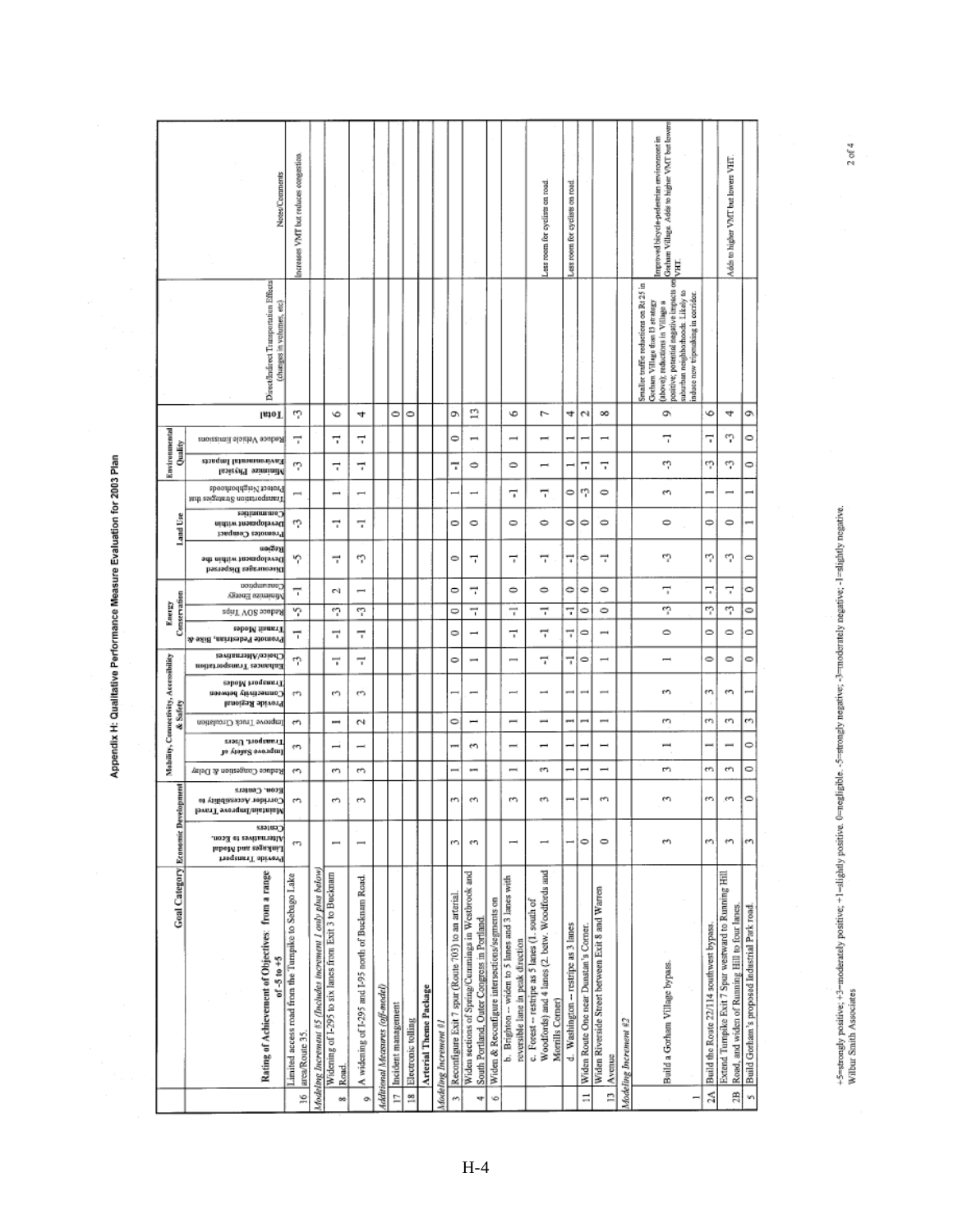|              | Goal Category Economic Development                                              |                                                                     |                                                      |                                                                    | & Safety                  | Mobility, Connectivity, Accessibility                         |                                                      |                            | Conservation<br><b>Easter</b> |                                                   | Land Use                               |                              |                                                        | Environmental<br>Quality                           |                |                                                                                     |                                                                                                                           |  |
|--------------|---------------------------------------------------------------------------------|---------------------------------------------------------------------|------------------------------------------------------|--------------------------------------------------------------------|---------------------------|---------------------------------------------------------------|------------------------------------------------------|----------------------------|-------------------------------|---------------------------------------------------|----------------------------------------|------------------------------|--------------------------------------------------------|----------------------------------------------------|----------------|-------------------------------------------------------------------------------------|---------------------------------------------------------------------------------------------------------------------------|--|
|              |                                                                                 | Alternatives to Kcon.<br>Isbelvi bas ssgsalni.l<br>rnqanrıT əbivor¶ | Corridor Accessibility to<br>lszerT svongnf/nistninM | ens!) .tropenerT<br>lo vishe sverquil<br>Reduce Congestion & Delay | Improve Truck Circulation | zabolů ivoqeanril<br>Connectivity hetweet<br>Innoigs& shivor¶ | <b>Choice/Alternatives</b><br>melnivoqzasyT asomadaM | Promote Pedestrian, Bike & | aqirT VO2 soubsA              | Development within the<br>baeraqzifI zagerunasifI | Development within<br>Promotes Compact | terb saigsteri2 noàstroqannT | lesised <sup>q</sup> ssiminiM<br>Protect Neighborhoods | Reduce Vahida Emissions<br>cisequit leinsmoonivn'i |                |                                                                                     |                                                                                                                           |  |
|              | Rating of Achievement of Objectives: from a range<br>of -5 to +5                | Centers                                                             | Read Centers                                         |                                                                    |                           |                                                               |                                                      | zəbold ilzamT              | vgrand sximinik/              | Coasuman                                          | noigaAl                                | Communics                    |                                                        |                                                    | latoT          | Direct/Indirect Transportation Effects<br>(changes in volumes, etc)                 | Notes/Comments                                                                                                            |  |
| ţ.           | Extend the I-295 Connector Road westward beyond<br>Sewall Street                | $(\mathbf{r})$                                                      | c                                                    | $\overline{\phantom{a}}$<br>ĉ                                      | $\overline{\phantom{a}}$  | m                                                             | ٥                                                    | ۰                          | π                             | 7<br>c                                            | 0                                      | m                            | ╦                                                      | J                                                  | 2              | more effective at drawing additional<br>dakes Phase I of 1-295 Connector<br>traffic | Mixed: Positive impacts directly along Congres<br>Sinot; potential negative on local streets along<br><b>All calliers</b> |  |
| 66           | Build the Larrabee Road extension to Spring Street.                             | m                                                                   |                                                      |                                                                    | $\overline{\phantom{a}}$  | 4                                                             | 0                                                    | 0                          | 7                             | ۰<br>7                                            | 0                                      | $\overline{\phantom{a}}$     | φ                                                      | 7                                                  | s              |                                                                                     | I. Beniett proposes to connect further to Godhan<br>Ind. Park Road (#5)                                                   |  |
| o,           | Build the Route 1 Southbound ramp to Northbound<br>Scarborough Connector.       |                                                                     |                                                      | 0                                                                  | c                         | e,                                                            | Õ                                                    | 0                          | ٥                             | O<br>c                                            | $\circ$                                | S                            | 0                                                      | 0                                                  | ≌              |                                                                                     | Proposed to remove trucks from Rt 1 in So.<br>Portland                                                                    |  |
| $\mathbb{Z}$ | Highland Avenue connector road to Rumery Road.                                  |                                                                     | 0                                                    | 0<br>0                                                             |                           |                                                               | 0                                                    | ⇨                          | 0                             | O<br>7                                            | 0                                      |                              | 7                                                      | 0                                                  | Σ              |                                                                                     |                                                                                                                           |  |
|              | fockling Increment #3                                                           |                                                                     |                                                      |                                                                    |                           |                                                               |                                                      |                            |                               |                                                   |                                        |                              |                                                        |                                                    |                |                                                                                     |                                                                                                                           |  |
| $\cong$      | Falmouth Spur extension west to Route 25/Moshers<br>Corner, Gorham.             |                                                                     |                                                      | $\overline{\phantom{0}}$                                           | 5                         | $\epsilon$                                                    | 0                                                    | ۰                          | 7                             | φ<br>7                                            | ⇨                                      | 7                            | φ                                                      | గు                                                 | ې              | Adds back traffic to Route 25 in<br>Gerham                                          | Adds to higher VMT but lowers VHT                                                                                         |  |
| Þ            | Turnpike connector to Route 302/Fosters Corner,<br>Windham                      |                                                                     |                                                      |                                                                    | 3                         | S                                                             | 0                                                    | 0                          | 7                             | ش<br>7                                            | 0                                      | $\overline{\phantom{a}}$     | φ                                                      | 17                                                 | 0              |                                                                                     | Adds to higher VMT but lowers VHT                                                                                         |  |
|              | dditional Measures (off-model)                                                  |                                                                     |                                                      |                                                                    |                           |                                                               |                                                      |                            |                               |                                                   |                                        |                              |                                                        |                                                    |                |                                                                                     |                                                                                                                           |  |
| z            | Street interconnectivity -- Collector roads                                     |                                                                     |                                                      |                                                                    |                           |                                                               |                                                      |                            |                               |                                                   |                                        |                              |                                                        |                                                    |                |                                                                                     |                                                                                                                           |  |
| Y)           | Access management                                                               |                                                                     |                                                      |                                                                    |                           |                                                               |                                                      |                            |                               |                                                   |                                        |                              |                                                        |                                                    |                |                                                                                     |                                                                                                                           |  |
|              | Transit Theme                                                                   |                                                                     |                                                      |                                                                    |                           |                                                               |                                                      |                            |                               |                                                   |                                        |                              |                                                        |                                                    |                |                                                                                     |                                                                                                                           |  |
|              | fodeling becrement #1                                                           |                                                                     |                                                      |                                                                    |                           |                                                               |                                                      |                            |                               |                                                   |                                        |                              |                                                        |                                                    |                |                                                                                     |                                                                                                                           |  |
|              | Double frequencies on existing fixed route service for<br>METRO, SPBS and BSOOB |                                                                     | çŋ                                                   | 0                                                                  | 0                         | t                                                             | ĉ                                                    | m                          | m                             | $\Rightarrow$                                     | ۰                                      | en,                          |                                                        | m                                                  | 35             | Increases Base25 ridership by 30%                                                   | Reduces short trips/cold starts (highest<br>errission/mile trips)                                                         |  |
|              | fodeling Increment #2                                                           |                                                                     |                                                      |                                                                    |                           |                                                               |                                                      |                            |                               |                                                   |                                        |                              |                                                        |                                                    |                |                                                                                     |                                                                                                                           |  |
| N            | Route extensions and new routes                                                 |                                                                     |                                                      |                                                                    |                           |                                                               |                                                      |                            |                               |                                                   |                                        |                              |                                                        |                                                    |                | Doubles ridership over Base25                                                       |                                                                                                                           |  |
|              | a. Mall to Walmart.                                                             |                                                                     |                                                      | 0                                                                  | c                         |                                                               |                                                      |                            |                               | 0                                                 | 0                                      | ⇨                            |                                                        |                                                    | $\approx$      |                                                                                     |                                                                                                                           |  |
|              | b. West Falmouth Crossing                                                       |                                                                     |                                                      | 0                                                                  | Φ                         |                                                               |                                                      |                            |                               | ۰                                                 | ⊝                                      |                              |                                                        |                                                    |                |                                                                                     |                                                                                                                           |  |
|              | c. Outer ring route.                                                            |                                                                     |                                                      | 0                                                                  | 0                         | m                                                             |                                                      |                            |                               | 7                                                 | 0                                      | 3                            |                                                        |                                                    | $\frac{6}{2}$  |                                                                                     |                                                                                                                           |  |
|              | d. Inner ring route.                                                            |                                                                     | $\overline{\phantom{a}}$                             | $\circ$                                                            | ۰                         | m                                                             | رى                                                   |                            |                               | 7                                                 | o                                      | S                            |                                                        | m                                                  | 16             |                                                                                     |                                                                                                                           |  |
|              | e. Gorham Bus Service.                                                          |                                                                     | ĉ                                                    | 0                                                                  | 0                         | m                                                             | ۳٦                                                   |                            | en                            | 7                                                 | 0                                      | ما                           |                                                        |                                                    | S              |                                                                                     |                                                                                                                           |  |
|              | f. North Windham Commuter Service.                                              | eη                                                                  | ω                                                    | 0                                                                  | 0                         | çñ,                                                           | m                                                    | m                          | e,                            | 7                                                 | 0                                      | m                            |                                                        |                                                    | 24             |                                                                                     |                                                                                                                           |  |
|              | g. Cape Elizabeth Commuter Service                                              |                                                                     |                                                      | ⇨                                                                  | 0                         | m                                                             | e                                                    |                            |                               | 7                                                 | 0                                      |                              |                                                        |                                                    | 4              |                                                                                     |                                                                                                                           |  |
|              | h. Brunswick to Portland Express Bus                                            |                                                                     | ω                                                    | ⇨                                                                  | 0                         | లా                                                            | s                                                    | 5                          | 5                             | ۰                                                 | ٥                                      | 0                            |                                                        |                                                    | 24<br>ຕ        |                                                                                     |                                                                                                                           |  |
|              | i. Port Shuttle (not modeled)                                                   | ĉ                                                                   |                                                      | $\circ$                                                            | ٥                         | m                                                             | $\epsilon \sigma$                                    |                            | 0                             | ١¢                                                | $\circ$                                |                              |                                                        |                                                    | $\frac{8}{16}$ |                                                                                     |                                                                                                                           |  |
|              | fodeling Increment #3.4                                                         |                                                                     |                                                      |                                                                    |                           |                                                               |                                                      |                            |                               |                                                   |                                        |                              |                                                        |                                                    |                |                                                                                     |                                                                                                                           |  |
| Ø            | Bus Rapid Transit: New alignment BRT                                            |                                                                     |                                                      |                                                                    |                           |                                                               |                                                      |                            |                               |                                                   |                                        |                              |                                                        |                                                    |                | 1720 PM Peak Hour Trips                                                             |                                                                                                                           |  |
|              | a. Falmouth Route 1                                                             | ch,                                                                 |                                                      |                                                                    | $\circ$                   | $\overline{\phantom{a}}$                                      | $\omega$                                             | $\overline{\phantom{a}}$   |                               | 7                                                 |                                        |                              | 首                                                      |                                                    | 17             | Forecasted ridership = 165                                                          | Unknown BRT Eav. Impacts - depends on use of<br>existing vs. new alignment                                                |  |
|              |                                                                                 |                                                                     |                                                      |                                                                    |                           |                                                               |                                                      |                            |                               |                                                   |                                        |                              |                                                        |                                                    |                |                                                                                     |                                                                                                                           |  |

 $\overline{\phantom{a}}$ 

+5=strongly positive; +3=modernacly positive; +1=slightly positive. 0=negligbble. -5=strongly negative; -3=moderately negative; -1=slightly negative.<br>Willow Smith Associates

 $3$  of  $4$